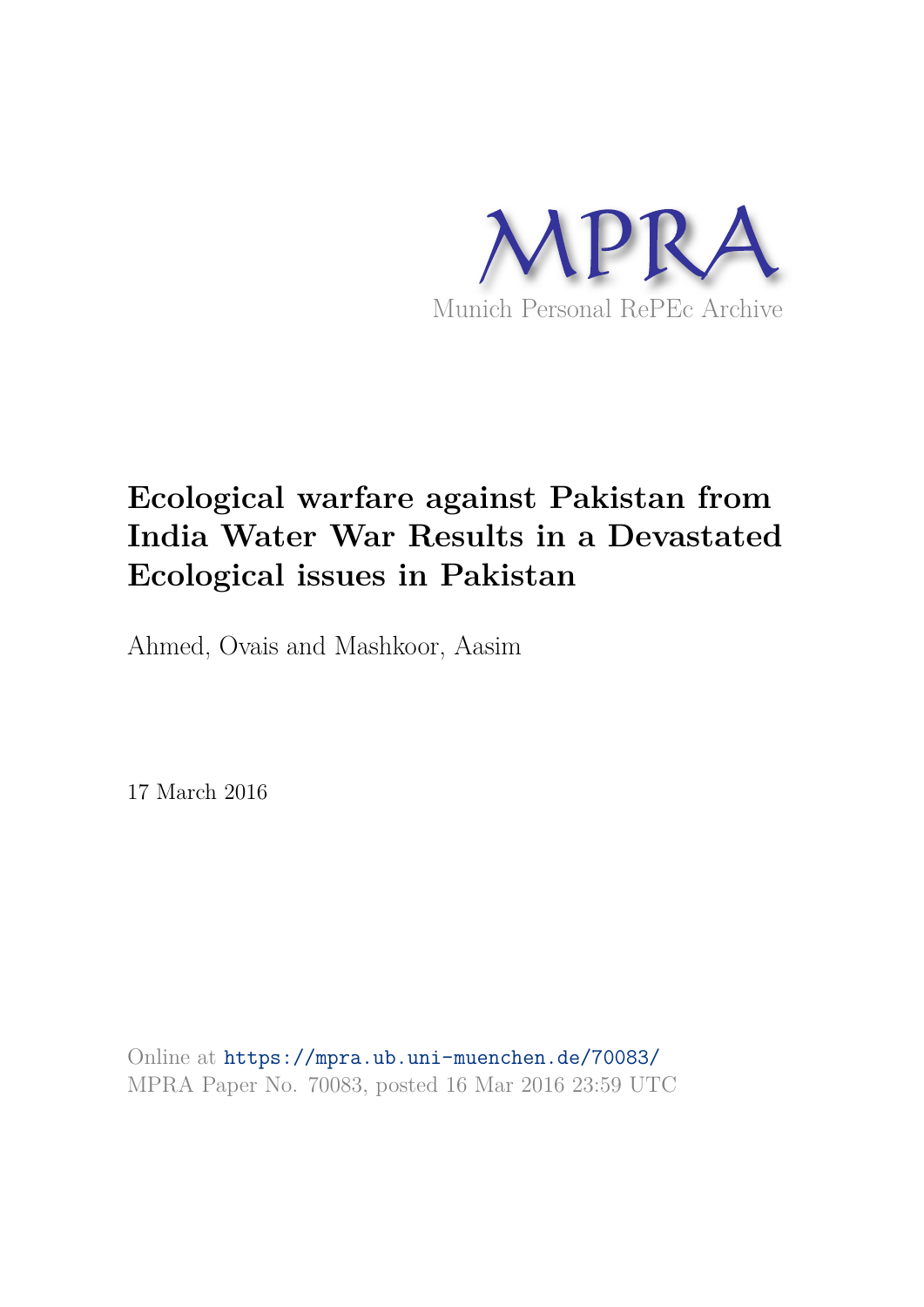# **Ecological warfare against Pakistan from India Water War Results in a Devastated Ecological issues in Pakistan Aasim Mashkoor <sup>1</sup>& Ovais Ahmed<sup>2</sup>**

### **Abstract**

This research study of ecological warfare against Pakistan from India is the big problem for sustainable and stagnant Pakistan economic growth. Water is a source of life and without this natural gift, there is no living phenomena will be existing, now coming era Water will become a prominent issue in the world if we lose control over Indus Basin and supply of drinking water, or unable to appropriate supply to our people therefore, we will start living like for those countries which have below the line poverty, such as, Africa, where people starving for food and water. In this research study we put light on some important facts of climate impact and environmental issues in Pakistan which can be resolve by law.

#### **Keywords: Ecological, Environment, Water Crisis**

#### **Introduction**

Water is life. After the 35 years of water shortages in Pakistan. The country is facing huge problems specially in the ecology. The environment is a catastrophe. Rains, Heat, Cold, Snowfall every face of weather became abnormal and out of routine. This year snowfall in Naran valley started in September. Thousands of summer visitors strangled in Naran due to untimely snowfall, the snowfall is so heavy that roads were blocked and thousands were suffered due to that. The very same thing happened in 2010 in KPK (Khyber Pakhtuwn Khowa) province when the province received 200 mm rain in one day. The city of Noshehra was drowned physically in 10 feet of rain water. Such unusual incidents lead to a conclusion that something very seriously wrong with Pakistan Ecological system.

#### **Research Question**

How much water shortage has damaged the ecology of Pakistan in last 35 years?

#### **Objectives**

-

<sup>&</sup>lt;sup>1</sup> PhD Scholar, Economics, Book Author (The Development Economics Planning) [realasm3@gmail.com](mailto:realasm3@gmail.com)

<sup>&</sup>lt;sup>2</sup> PhD Scholar, Finance, Book Co-Author (The Development Economics Planning) [ahmed.zovais@gmail.com](mailto:ahmed.zovais@gmail.com)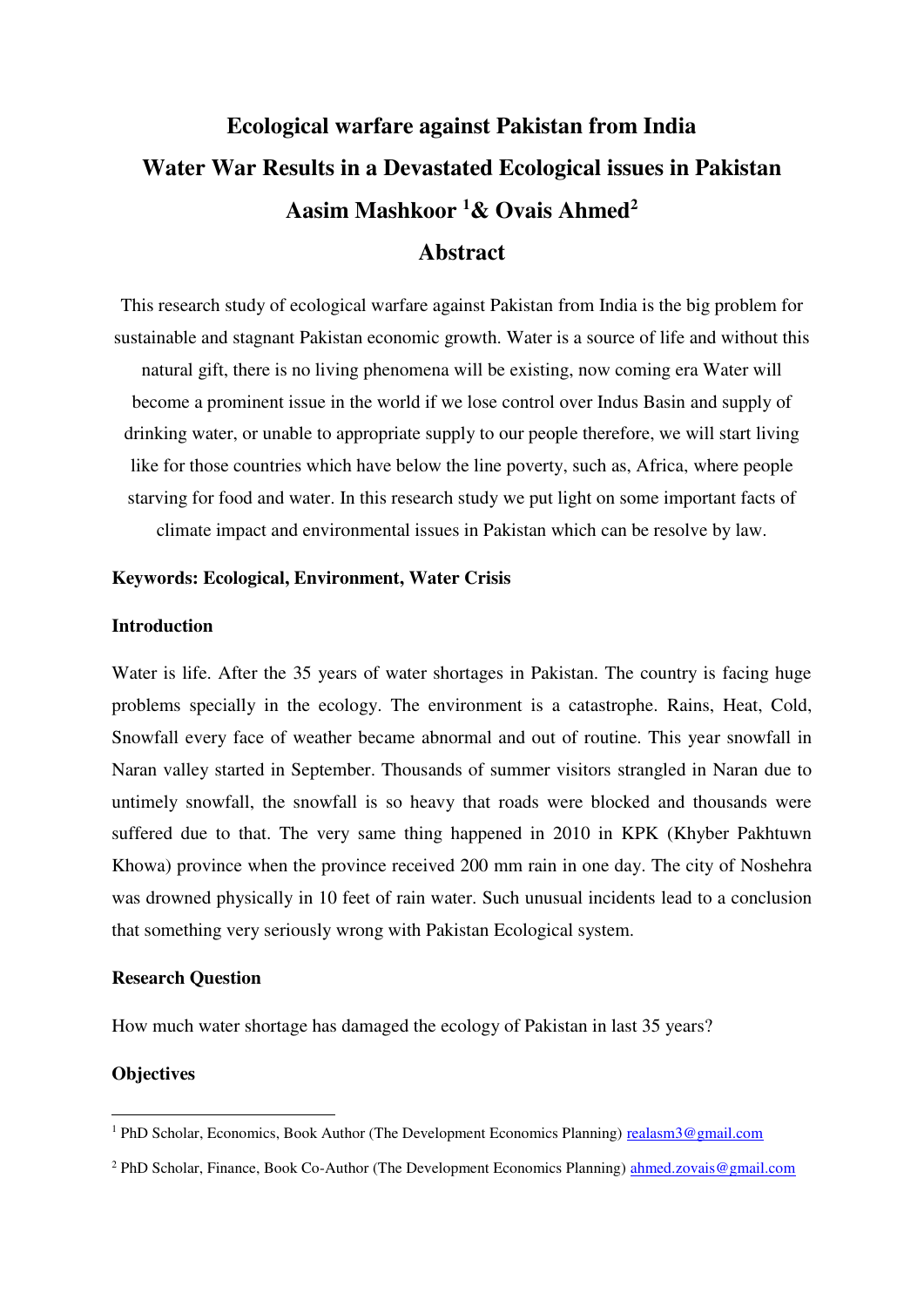- To find out the impact of water shortage on animals.
- To find out the impact of water shortage on Plants.
- To find out the impact of water shortage on weather.

#### **Literature Review**

According to new economic development definition suggested by researcher in his book that in order to further elaborate the under developed country we will define it as "an under developed country is that country which does not provide health and education to maximum number of its population free of cost and have no infrastructure to optimize its resources and turned them into a handsome income without damaging the natural environment."<sup>3</sup>

The above definition has conclusive explanation the new theoretical aspects of development and enhancement in economic changes by human development which can come from education provide to people, Health facilities, industrious opportunities so that we accounted at global business bridge. There are many various facts and observation measure in that theory regarding ecological warfare, climate issues by deforestation and global warming issues.

There is another study explained further in detail related financial development which directly associated with economic changes and responsible to rectify public and private projects of development matters. According to new financial development definition suggested by author in his research study that "The financial development is accounted a fundamentals of financial forecasting methods are to be assess, evaluate, and clarify the public or private sector projects which leads to eradicating the corruption systematically and creates powerful financial sound economy." <sup>4</sup>

"Climate Change in Pakistan among others manifests itself in temperature increases, rainfall reduction in the arid plains and increases in the monsoon areas and last but not least, accelerated glacial melt. All these and other developments call for a deeper insight into the effects Recent Climate Change - or Weather Change has had on Pakistan in the course of the last 17 years." (Ahmed & Schmitz, 2011)

<sup>-</sup><sup>3</sup> (Aasim Mashkor), PhD Scholar, Economics & Lecturer and Book Author, The Development Economics Planning

<sup>4</sup> (Ovais Ahmed), PhD Scholar, Finance & Research Consultant, Book Co-Author, The Development Economics Planning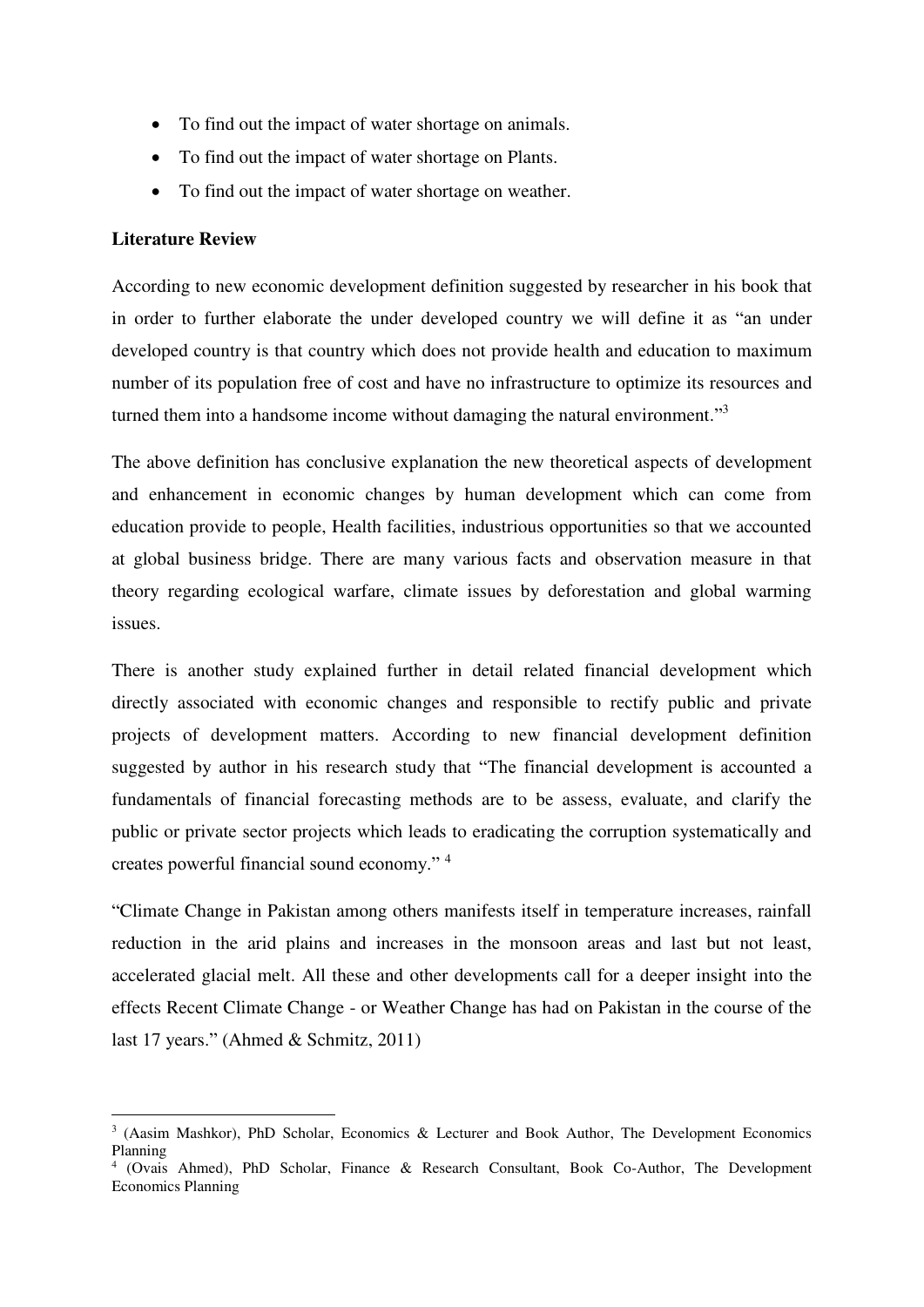According to ESP report that the region of South Asian is covered by between 24 to 37 degree North latitude and longitude 61 to 76-degree East side. However, Pakistan entirely based on agriculture sector and still remain important agri-oriented economy which accounted mostly 70 percent of the livelihoods of the Population. In other words, Pakistan is an agriculture country with 32 percent below the poverty line. (ESP, 2007)

"Deforestation is one of the central subject which unswervingly concern to environmental consequence and climate. Deforestation is the main cause of global warming issue which is increasing high temperature of the earth day by day, the cause of deforestation is lack of defending floods, cutting down trees, burning and destructing the forests. Moreover, land of agriculture for yield require for also economic development." (Ahmed & Mashkoor, 2015)

"Especially vulnerability of the poor to food insecurity will increase as an indirect effect of decreasing food crops' yields. The countries climate can be classified as continental with great diversity due to different topology and altitude." (Khan, Hasan, Bari, & Khan, 2010)

#### **Legislations in Pakistan on Environmental and Water Issues**

According to Pakistan Law Prohibiting Water Pollution & Environmental impact:

The Forest Act,  $1927<sup>5</sup>$  by this law Section 26(I) of the Act makes it Punishable if any person, who, in contravention of the rules Poisons Water of a Forest Area (Khan N. Z.)

According to National Environmental Act 2005<sup>6</sup> "The National Environment Policy provides guidelines to the Federal and Provincial Governments, FATA and Local Governments for addressing environmental concerns and ensuring effective management of their environmental resources particularly pollution of fresh water bodies and coastal waters." (Faridi)

#### **Conclusion**

<u>.</u>

The research study is explained the entire scenario of environmental impact and water supply issues in Pakistan by law. This study is suggested that if there are laws exists that why do not

<sup>&</sup>lt;sup>5</sup> Niazi, Zia Ullah Khan, Advocate, High Courts, Senior Civil Judge (Retd) Deputy Secretary Law (Retd) "Revised Edition Manual of Forest Laws", Lahore, National Law Book House, 1-Turner Road, Lahore. Page 275

<sup>6</sup> Faridi, Muhammad Mumtaz Advocate, "Environmental Pollution Laws In Pakistan", Lahore, Imran Law Book House, 1 Mozang Road, Al-Qadar Center, Opposite A.G. Office, Lahore, Ph.: 042-7236447 Fax: 042- 7362401, Mob: 0301-4034710, 0333-4205042, 2009, Page, 145